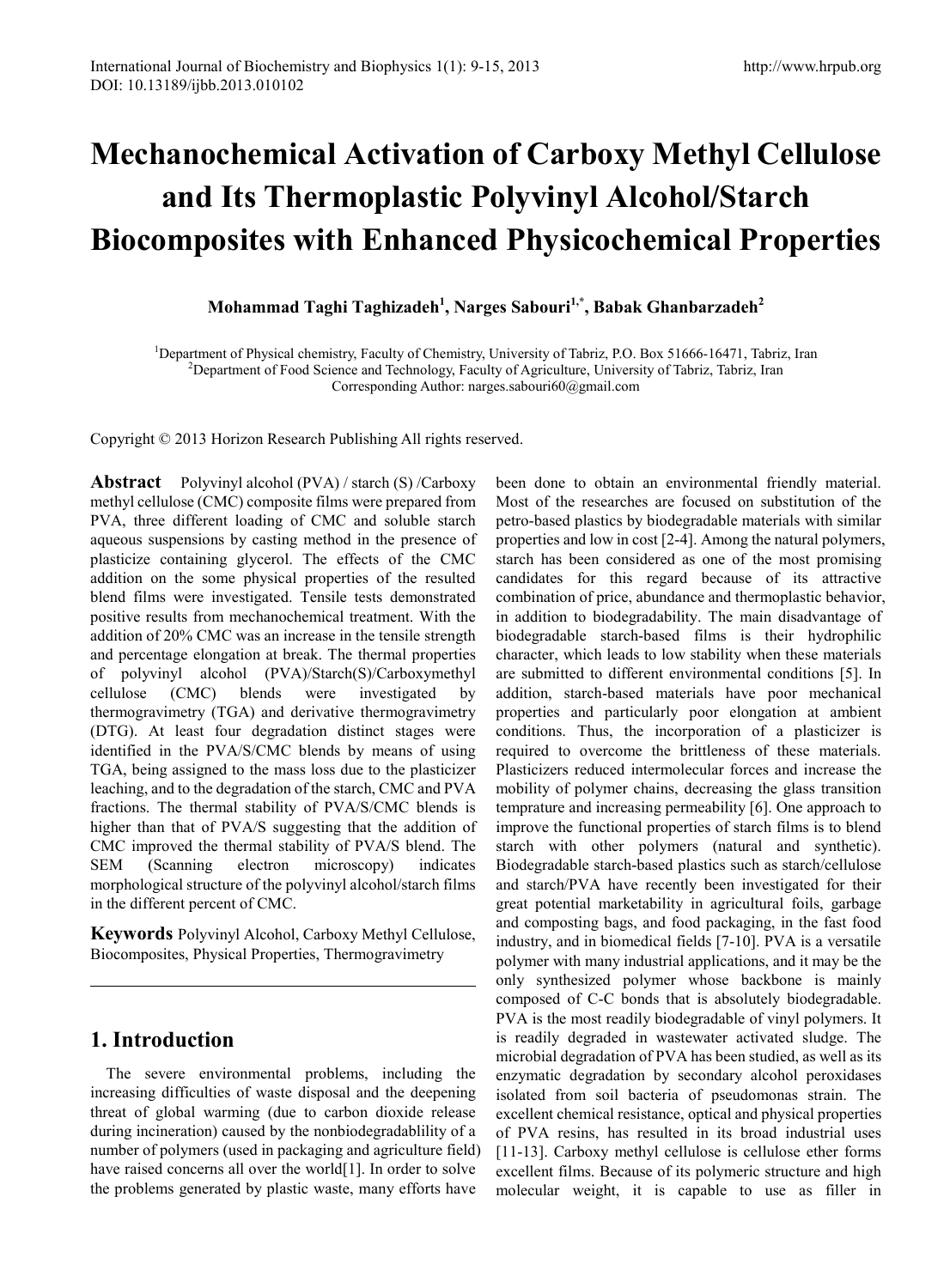biocomposite films production. Carboxy methyl cellulose is able to improve the mechanical and barrier properties of starch-based films [14]. PVA, carboxy methyl cellulose and starch are polar polymers; thus a composite of PVA, carboxy methyl cellulose and starch is likely to produce a material having excellent mechanical properties [15]. This study reports on the effect of carboxy methyl cellulose content, on the properties of PVA/starch films, such as mechanical, thermal and morphological parameters. These studies were carried out to assess their potential uses as packaging films.

# **2. Experimental**

## **2.1. Materials**

Starch (ST) was provided by Merck company, and polyvinyl alcohol (PVA) with Mn=72000 and glycerol (Mn= 92/10, 78% purity) purchased from Merck company. Carboxymethyl cellulose sodium salt, with an average molecular weight of Mn=295225 was purchased from Fluka company.

## **2.2. Methods**

### 2.2.1. Preparation of Films

Films were obtained by the casting method [16]. First, PVA (2.5 g) was solubilized in 50 ml of distilled water at 75 $\rm ^{o}C$  for 15 min and starch (2.5, 2, 1.5 g) was mixed (25 $\rm ^{o}C$ for 10 min) with distilled water (15 ml) and glycerol (40 ml/100 g starch) then added to 20 ml of boiling water to obtain a clear solution. Carboxy methyl cellulose (0, 0.5, 1g) was solubilized in 75 ml of distilled water at 75°C for 15 min. Then, PVA, starch and CMC solutions were mixed together and stirred with using a magnetic bar at 75°C for 90 min with a reflux condenser. Then, about 70 ml of the sample was poured into a Teflon casting tray and then dried at 60°C in oven to cast the films. The thickness of the films was 0.08±0.01 mm. The thickness of the films measured with an Alton M820-25 hand-held micrometer having a sensitivity of 0.01 mm.

### **2.3. Solubility in Water**

Solubility in water was defined as the percentage of the dry matter of film which is solubilized after 24 h immersion in water [17].

Film specimens were kept in a desiccator containing dry calcium sulphate till they reached constant weight. Afterward, about 500 mg of each film were immersed in beakers containing 50 ml of distilled water at 23 °C for 24 h with periodical gentle manual agitation. The Films were removed from the water and were placed back in the desiccator until they reached a constant weight to obtain the final dry weight of the film. The percentage of the total soluble matter (%TSM) of the films was calculated using the

following equation:

$$
\%TSM = [(\text{initial dry Wt-final dry Wt}) / \text{initial dry Wt}] \times 100.(1)
$$

TSM tests for each type of film were carried out in three replicates.

## **2.4. Swelling Studies**

The extent of swelling was determined by a conventional gravimetric procedure [18]. In brief; a preweighed dried piece of a blend sample (0.1 g) was immersed in distilled water, and allowed to swell. By recording the weights of the swollen blends at desired time intervals, it was possible to monitor the extent of swelling. The swelling process was expressed in terms of the swelling ratio, as follows:

Swelling ratio  $(SR)$  = Weight of swollen blend/Weight of dry blend (2)

### **2.5. Mechanical Properties**

Ultimate tensile strength (UTS) and strain to break (SB) of the films were determined at  $21^{\circ}$ C $\pm 1^{\circ}$ C using a tensile tester (Zwick/Roell model FR010, Germany) according to ASTM standard method D882-91 [19]. Three dumbbelly forms films ( $8 \text{ cm} \times 0.5 \text{ cm}$ ) were cut from each of samples and were mounted between the grips of the machine. The initial grip separation and cross-head speed were set to 50 mm and 5 mm/min, respectively.

### **2.6. Thermal Properties**

Thermogravimetry was carried out using a Perkin Elmer pyris diamond TG-DTA instrument at heating rate (10 $\mathrm{^{0}C}$ min-1) under inert atmosphere (nitrogen environment) in order to avoid thermoxidative degradation. Temperature programs for dynamic tests were run from 0 to  $500^{\circ}$ C.

### **2.7. Scanning Electronic Microscopy (SEM)**

The morphology of the surface of the films was investigated using a scanning electronic microscope of XL30 type (Netherland). The films were covered with pure metallic Au. The laying down of Au was carried out using evaporation of the metal under a high vacuum, to give a thickness of around 100 °A.

# **3. Results and Discussion**

### **3.1. Solubility in Water**

The water solubility of the PVA/S/CMC films as a function of CMC content is shown in Fig. 1.

Addition of CMC, in all concentrations, increased the water solubility of films. The %TSM was 27.41% for the samples without CMC, which increased to 33.77%, 43.71% and 46.27% for the films containing 5, 10 and 20% W/W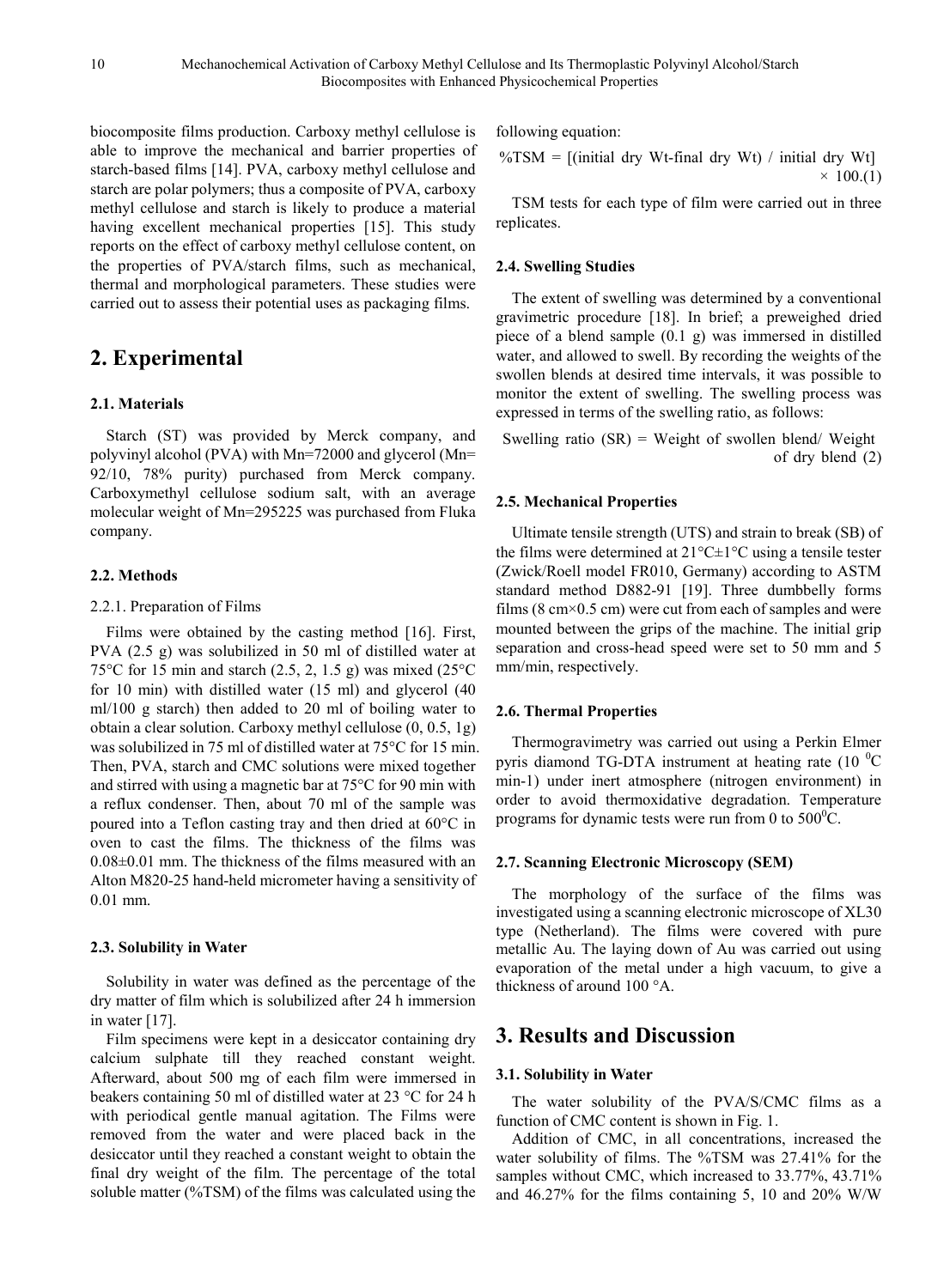CMC, respectively. This is in agreement with [20] that investigated the effect of CMC on the solubility in water of the thermoplastic starch/CMC and reported that when filler content increased, the solubility in water values increased gradually. The observed results may be explained by the fact that an increased CMC content in the blend renders the network more hydrophilic and henceforth, the degree of water sorption increases, which, in turn, increases the solubility in water.



**Figure 1.** Water solubility of the PVA/S/CMC films as a function of CMC content

#### **3.2. Swelling Studies**

The swelling ratio of the PVA/S/CMC films as a function of CMC content is shown in table 1.

Addition of CMC, in all concentrations, increased the SR of PVA/S/CMC films. This is in agreement with [20] that investigated the effect of CMC on the swelling ratio of the thermoplastic starch/CMC and reported that when filler content increased, the swelling ratio values increased gradually. Carboxymethyl cellulose (CMC), being a modified natural water-soluble polymer, contains hydroxy and carboxyl groups which impart hydrophilicity to the molecule. When the weight fraction of CMC is increased in the reaction mixture of the blend, the swelling ratio is found to increase substantially. The observed results may be explained by the fact that an increased CMC content in the blend renders the network more hydrophilic and henceforth, the degree of water sorption increases, which, in turn, increases the swelling ratio. Another plausible explanation rests upon the possibility that as the content of CMC increases in the blend matrix, there may be an increase in the mutual repulsion between the carboxylate groups of the CMC molecules, which relaxes the network chains of the blend and widens the mesh sizes of the blend. This ultimately results in enhanced swelling of the system.

#### **3.3. Mechanical Properties**

Figs. 2,3 show the relationships between CMC content and the tensile properties of the PVA/S/CMC films. The UTS and SB as the function of CMC concentration are shown in Figs. 2 and 3, respectively.



**Figure 2.**The ultimate tensile strength (UTS) of the PVA/S/CMC films as a function of CMC content.



**Figure 3.**The strain to break (SB) of the PVA/S/CMC films as a function of CMC content

It was observed an important increase of fourfold in the UTS when 5% W/W of CMC was added to the PVA/starch, but with increasing CMC concentration from 5% to 20%, the UTS decreased from 27.88 MPa to 18.36 MPa. Therefore, with increasing CMC concentration from 0% to 20%, the UTS increased significantly from 6.38 MPa to 18.36 MPa. This was probably due to the interfacial interaction between the matrix and filler due to the chemical similarity (polysaccharide structure) of starch and CMC. It was interesting that with increasing CMC concentration (from 0% to 20%), the UTS increased significantly. It was observed an important decrease of sixfold in the SB when 5% W/W of CMC was added to the PVA/starch, but with increasing CMC concentration from 5% to 20%, the SB increased from 4.03% to 35.56%. This is in agreement with [14] who reported a significant improvement mechanical property of starch films is achieved by adding relatively small amounts of CMC (till 10%). Therefore, with increasing CMC concentration from 0% to 20%, the SB increased significantly from 23.86% to 35.56%. It seems CMC could improve the films strength without depressing effect on flexibility.

#### **3.4. Thermal Properties**

The TGA and DTG curves for PVA50/S50 and  $PVA50/S30/CMC20$  blends at heating rate  $10^{0}$ C/min are shown in Figures 4 and 5 respectively.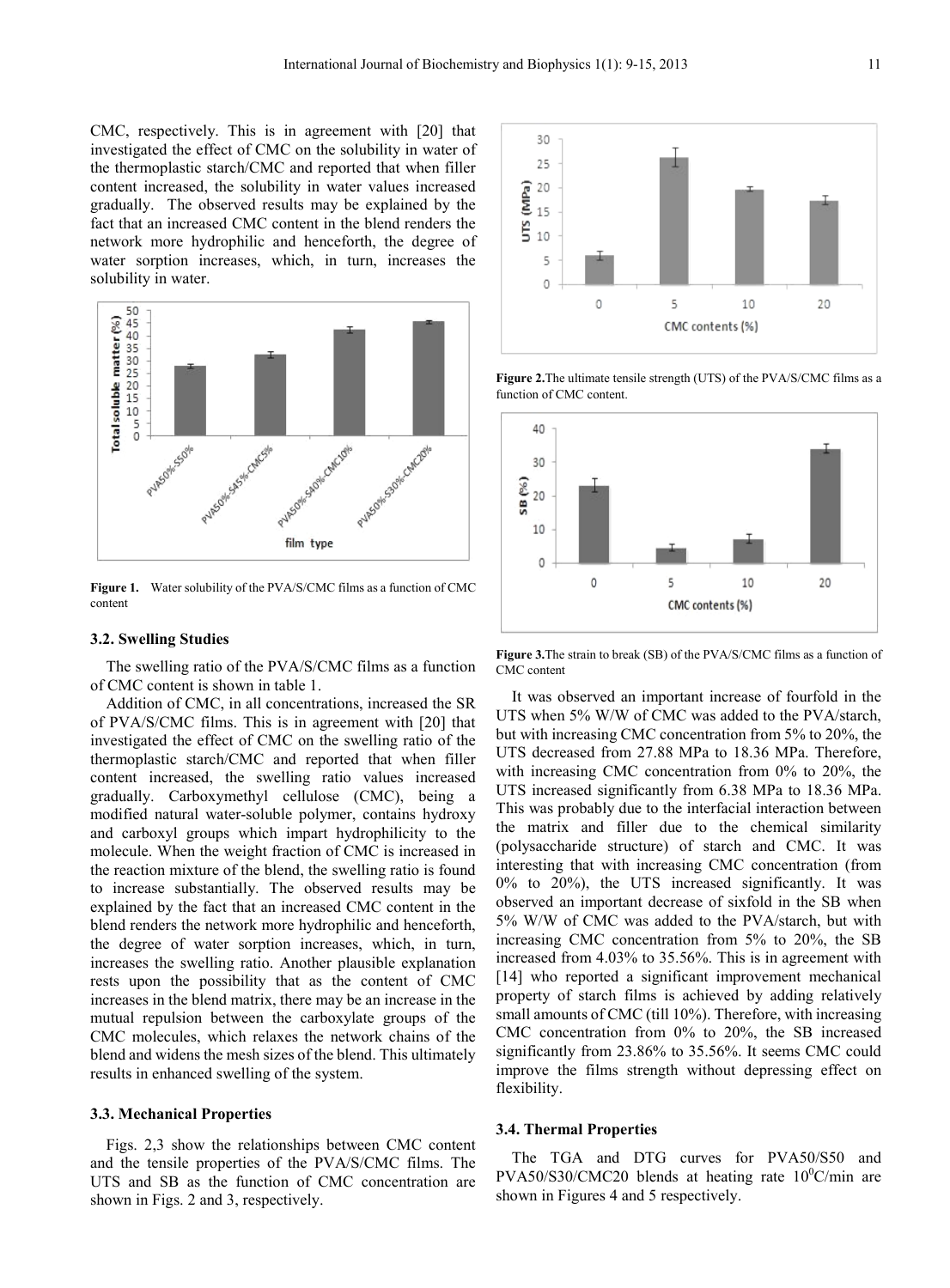

**Figure 4.** The TGA and DTG curves for PVA50/S50 blend at heating rate  $10^{\circ}$ C/min



Figure 5. The TGA and DTG curves for PVA50/S30/CMC20 blends at heating rate 10<sup>0</sup>C/min

Table 2. The peaks, positions of the mass loss of all these three processes (exception first peak) in all the studied blends at heating rate 10<sup>0</sup>C/min

| Sample                                         | <b>PVA50-S50</b> | <b>PVA50-S40-CMC10</b> | <b>PVA50-S30-CMC20</b> |
|------------------------------------------------|------------------|------------------------|------------------------|
| $10^{\circ}$ C/min, second peak( $^{\circ}$ C) | 202              | 202                    | 203                    |
| Third peak( ${}^0C$ )                          | 229              | 304                    | 316                    |
| Fourth peak( ${}^{0}C$ )                       | 406              | 415                    | 420                    |

It can be seen that both PVA/S and PVA/S/CMC blends exhibited a four-step degradation pattern. As samples contain a small quantity of water (water of free), the first stages of degradation (up to about  $90^{\circ}$ C) represent the evaporation of the water of degraded components. The second stages of degradation (up to about  $220^{\circ}$ C) represent the volatilization of the easily degraded components such as glycerol [21]. The major mass loss took place in the third step (from about 250 to  $360^{\circ}$ C), and was followed by a further smaller mass loss in the fourth step (from about 380 to  $440^{\circ}$ C). The third step of weight loss was predominantly the characteristic degradation of a polymer structure (water elimination of PVA, decomposition of Starch and decomposition of CMC) [22,23]. Further heating broke down the polymer backbone (cracking of PVA) [24,25]. The

non-volatile residues of approximately 5–10wt% were left for the studied samples. Affirmatively, the third step was the predominant degradation process.

The peaks, positions of the mass loss of all these three processes (exception first peak) in all the studied blends at the heating rate  $10^{0}$ C are shown in table 2. The thermal stability of PVA/S/CMC blends is higher than that of PVA/S suggesting that the addition of CMC improved the thermal stability of PVA/S blend.

#### **3.5. Scanning Electronic Microscopy (SEM)**

Fig. 6 shows the morphology of PVA/S/CMC films with different contents of starch and CMC. The addition of CMC significantly changes the morphology of PVA/S/CMC composite. Blends PVA/starch and PVA/S/CMC had a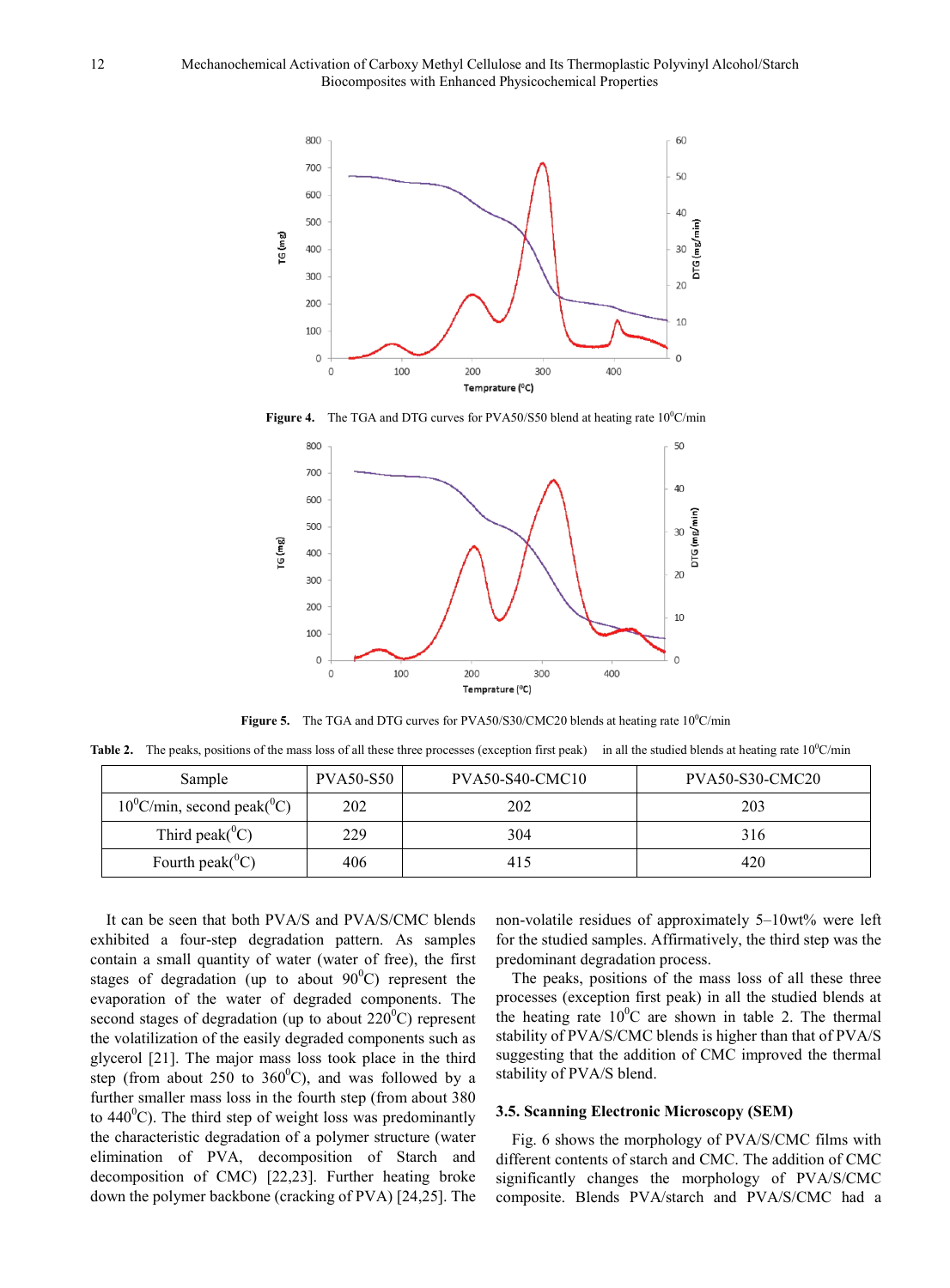uniform morphology, with no evidence of phase separation. Homogeneous distributions of the CMC in the PVA/S/CMC matrix were observed in all composite films, implying good adhesion between fillers and matrix. This is attributed to the good compatibility resulting from the chemical similarities between starch and carboxymethyl cellulose and the hydrogen bonding interactions existing in the interface between PVA, starch and CMC. Such an event and uniform distribution of the fillers in the matrix could play an important role in improving the mechanical performance of the resulting composite films.





![](_page_4_Picture_4.jpeg)

**Figure 6.** SEM micrograph of the composites of PVA50%/S50% (a) PVA50%/ S40%/CMC10% (b) and PVA50%/ S30%/CMC20% (c)

# **4. Conclusions**

The present study shows the role of CMC on the physicmechanical properties of PVA/starch films. The addition of CMC to PVA/starch blends improved the mechanical properties of the resulted starch based composites. CMC (20% W/W film) could increase the UTS and SB of starch based composite films by more than 35% and 67% compared to the PVA/starch film respectively. Solubility of the films increased from 27.14% to 46.27%. At least four degradation distinct stages were identified in the PVA/S/CMC blends by means of using TGA, being assigned to the mass loss due to the plasticizer leaching, and to the degradation of the starch, CMC and PVA fractions. The thermal stability of PVA/S/CMC blends is higher than that of PVA/S suggesting that the addition of CMC improved the thermal stability of PVA/S blend. In addition, by increasing of CMC content, outward properties of the composite films improved appreciably. With considering these results, it seems that the PVA/S/CMC biocomposit films show better physicomechanical properties than PVA/starch films and can be potentially replaced of PVA/starch films.

# **Acknowledgements**

We are grateful to University of Tabriz Research Council for the financial support of this research.

## **REFERENCES**

- [1] GishaeLuckachan C.K.S. J. Polym. Environ. 2011, 19,637.
- [2] Mali, S.; Sakanaka, L.S.; Yamashita, F.; Grossmann, M.V.E. J. Carbohyd. Polym. 2005, 60, 283.
- [3] Mariniello, L., Giosafatto, C.V.L., Moschetti, G., Aponte, M., Masi, P., Sorrentino, A., Porta, R. J. Biomacromol. 2007, 8, 3008.
- [4] Larotonda, F.D.S.; Matsui, K.N.; Sobral, P.J.A.; Laurindo, J.B. J. Food Eng. 2005, 71, 394.
- [5] Muller, C. M. O., Yamashita, F., &Laurindo, J. B., J. Carbohyd. Polym. 2007, 10, 1016.
- [6] Averous, L.; Boquillon, N. J. Carbohyd. Polym. 2004, 56, 111.
- [7] Funke, U.; Bergthaller, W.; Lindhauer, M. G. J. Polym. Degrad. Stab. 1998, 59, 293.
- [8] Lourdin, D.; Valle, G. D.; Colonna, P. J. Carbohyd. Polym. 1995, 27, 261.
- [9] Van Soest, J. J. G.; Benes, K.; De Wit, D. J. Polym. 1996, 37, 3543.
- [10] Briassoulis, D. J. Polym. the Environ. 2004, 12, 65.
- [11] Suzuki, T. J. Polym. Sympos. 1979, 35, 431.
- [12] Watanabe, Y.; Morita, M.; Hamade, N.; Tsujisake, Y. J.